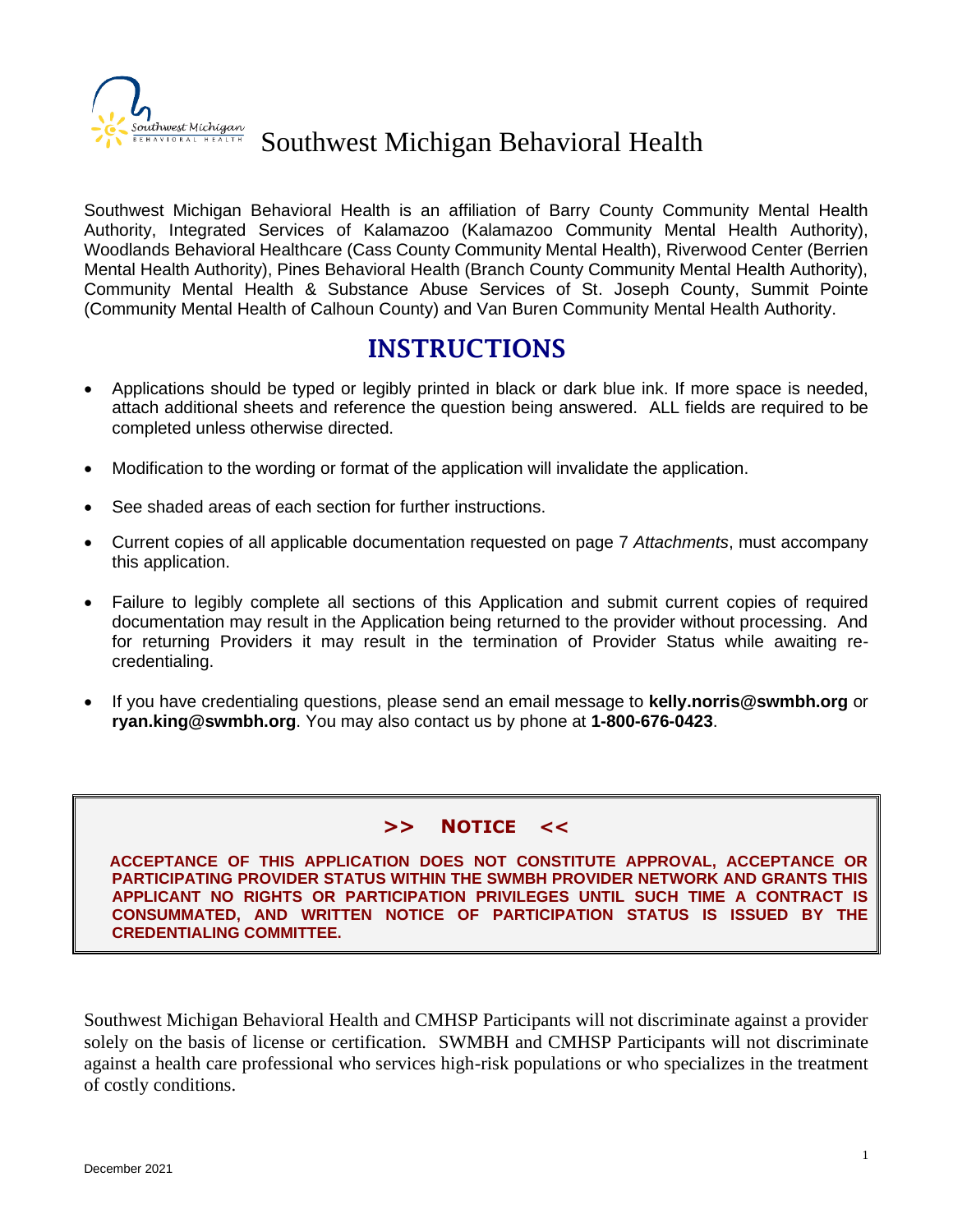**Recredentialing Due Date:** Prior Recredentialing Date:<br> **Prior Recredentialing Date:** Credentialing Start Date: **Initial Credentialing Date:** Credentialing Start Date:<br>
Credentialing Completion Date: Credentialing Decision Date: **Credentialing Completion Date:** 

# ORGANIZATIONAL CREDENTIALING APPLICATION

**INITIAL CREDENTIALING RECREDENTIALING**

| <b>IDENTIFICATION</b>                                                                                                                                                                                                                    |        |                                                                                                                  |                                                                                                     |  |
|------------------------------------------------------------------------------------------------------------------------------------------------------------------------------------------------------------------------------------------|--------|------------------------------------------------------------------------------------------------------------------|-----------------------------------------------------------------------------------------------------|--|
| <b>CORPORATE INFORMATION</b>                                                                                                                                                                                                             |        |                                                                                                                  |                                                                                                     |  |
| Legal Business Name: (As reported to the IRS - can be<br>owner's name if not incorporated)                                                                                                                                               |        | Federal Tax Identification Number (TIN) OR SSN:                                                                  |                                                                                                     |  |
| Doing Business As (DBA) Name: (If applicable)                                                                                                                                                                                            |        | National Provider Identifier (NPI) for organization<br>being credentialed:<br>N/A (if N/A please specify reason) |                                                                                                     |  |
| <b>Corporate Address:</b>                                                                                                                                                                                                                |        | Type and ownership: (please check one)<br>Federal<br>City<br><b>State</b><br><b>County</b>                       | Corporation<br><b>Privately Owned</b><br><b>LLC/LLP</b><br>Partnership<br><b>Private Non-Profit</b> |  |
| Phone:                                                                                                                                                                                                                                   | Fax:   | Website:<br>WWW.                                                                                                 |                                                                                                     |  |
| <b>Credentialing Contact:</b>                                                                                                                                                                                                            |        | Email:                                                                                                           |                                                                                                     |  |
| <b>Contract Administrator:</b>                                                                                                                                                                                                           |        | Email:                                                                                                           |                                                                                                     |  |
| <b>Billing Manager:</b>                                                                                                                                                                                                                  |        | Email:                                                                                                           |                                                                                                     |  |
| Medicaid #: (if applicable)                                                                                                                                                                                                              |        | Medicare #: (if applicable)                                                                                      |                                                                                                     |  |
| SITE INFORMATION (if you are contracting for more than one site that will be providing contracted services)<br>Address must be a street address, not a Post Office box. Please attach list of any other locations using below<br>format. |        |                                                                                                                  |                                                                                                     |  |
| Name:                                                                                                                                                                                                                                    |        |                                                                                                                  |                                                                                                     |  |
| Address Line 1:                                                                                                                                                                                                                          |        |                                                                                                                  |                                                                                                     |  |
| Address Line 2:                                                                                                                                                                                                                          |        |                                                                                                                  |                                                                                                     |  |
| City:                                                                                                                                                                                                                                    | State: | Zip:                                                                                                             | County:                                                                                             |  |
|                                                                                                                                                                                                                                          |        |                                                                                                                  |                                                                                                     |  |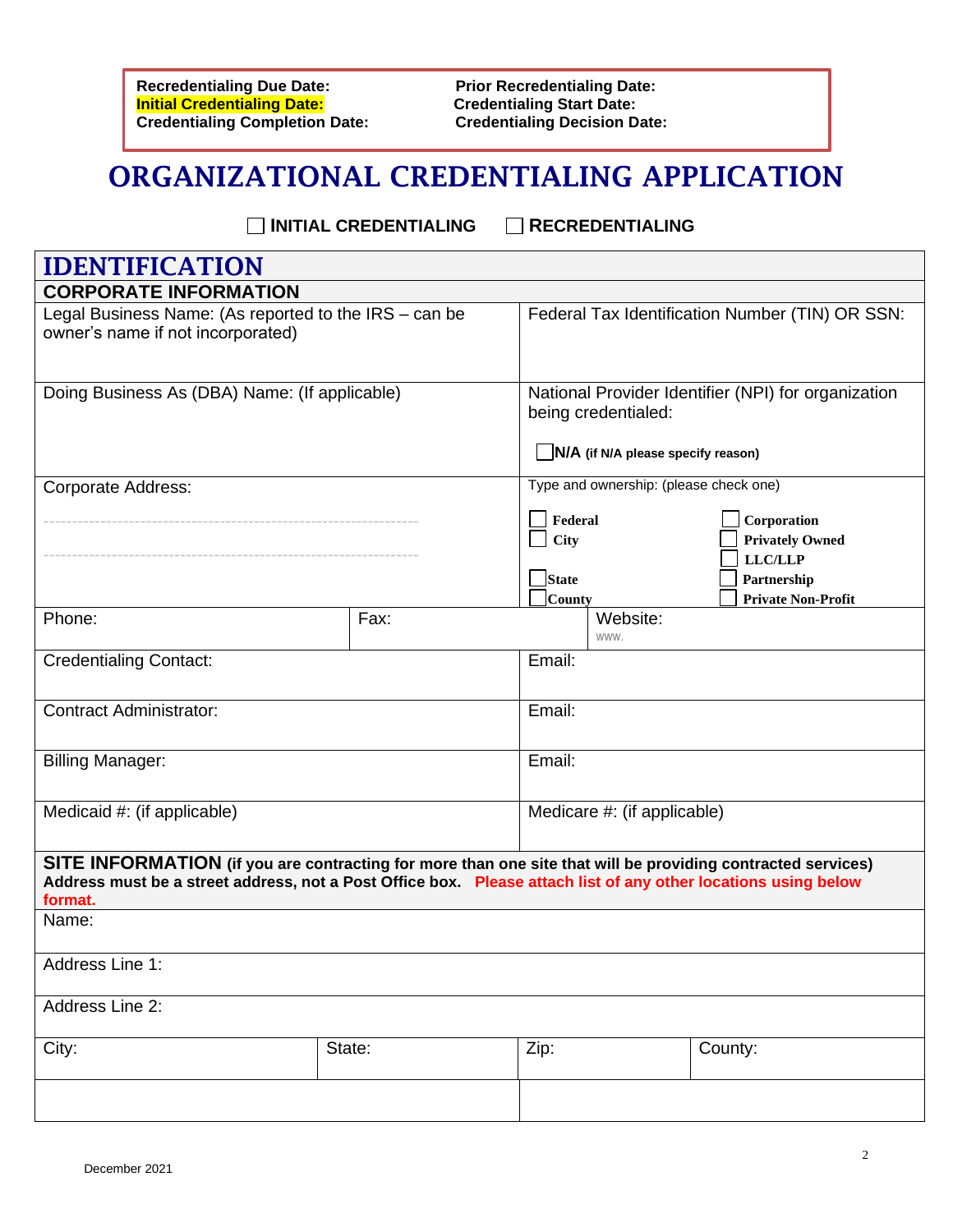| <b>BILLING ADDRESS</b><br>PAYMENTS WILL BE MAILED TO THIS ADDRESS.                                                                                                                                                                                                                                                                                                                                                                                                                                                 |                      |                            |                                     |                        |                                  |
|--------------------------------------------------------------------------------------------------------------------------------------------------------------------------------------------------------------------------------------------------------------------------------------------------------------------------------------------------------------------------------------------------------------------------------------------------------------------------------------------------------------------|----------------------|----------------------------|-------------------------------------|------------------------|----------------------------------|
| Check here if payments can be directed to the Corporate address above.<br>If not, complete the section below.                                                                                                                                                                                                                                                                                                                                                                                                      |                      |                            |                                     |                        |                                  |
| Name:                                                                                                                                                                                                                                                                                                                                                                                                                                                                                                              |                      |                            |                                     |                        |                                  |
| Mailing Address Line 1:                                                                                                                                                                                                                                                                                                                                                                                                                                                                                            |                      |                            |                                     |                        |                                  |
| Mailing Address Line 2:                                                                                                                                                                                                                                                                                                                                                                                                                                                                                            |                      |                            |                                     |                        |                                  |
| City:                                                                                                                                                                                                                                                                                                                                                                                                                                                                                                              |                      | State:                     | Zip:                                | Phone:                 |                                  |
| <b>PROVIDER TYPE</b><br><b>Check ONE box only</b>                                                                                                                                                                                                                                                                                                                                                                                                                                                                  |                      |                            |                                     |                        |                                  |
| Other (please specify)<br><b>Psychiatric Hospital</b><br>General Hospital with Psychiatric Unit<br>Partial Hospitalization - free standing<br>Partial Hospitalization - hospital based<br><b>Specialized Residential</b><br><b>SUD Residential Treatment Center</b><br><b>SUD Outpatient Service Facility / Clinic</b><br><b>SUD Detoxification Treatment Center</b><br>Opioid/Methadone Treatment Program<br><b>Autism Service Provider</b><br>Behavioral Healthcare Group / Private Practice<br><b>LICENSURE</b> |                      |                            |                                     |                        |                                  |
| Is this organization state licensed? $\Box$ YES $\Box$ NO (if yes complete the following license information)<br>Attach a copy of each license for this organization. Copies of paper licenses and printouts of electronic licenses are<br>both acceptable. All licenses must be current and unrestricted.<br>Do not submit practitioner licenses                                                                                                                                                                  |                      |                            |                                     |                        |                                  |
| <b>License Number</b>                                                                                                                                                                                                                                                                                                                                                                                                                                                                                              | <b>State or City</b> | Licensing<br><b>Agency</b> | <b>Initial Issue</b><br><b>Date</b> | Renewal<br><b>Date</b> | <b>Expiration</b><br><b>Date</b> |
|                                                                                                                                                                                                                                                                                                                                                                                                                                                                                                                    |                      |                            |                                     |                        |                                  |
|                                                                                                                                                                                                                                                                                                                                                                                                                                                                                                                    |                      |                            |                                     |                        |                                  |
|                                                                                                                                                                                                                                                                                                                                                                                                                                                                                                                    |                      |                            |                                     |                        |                                  |
|                                                                                                                                                                                                                                                                                                                                                                                                                                                                                                                    |                      |                            |                                     |                        |                                  |
|                                                                                                                                                                                                                                                                                                                                                                                                                                                                                                                    |                      |                            |                                     |                        |                                  |
|                                                                                                                                                                                                                                                                                                                                                                                                                                                                                                                    |                      |                            |                                     |                        |                                  |
|                                                                                                                                                                                                                                                                                                                                                                                                                                                                                                                    |                      |                            |                                     |                        |                                  |
|                                                                                                                                                                                                                                                                                                                                                                                                                                                                                                                    |                      |                            |                                     |                        |                                  |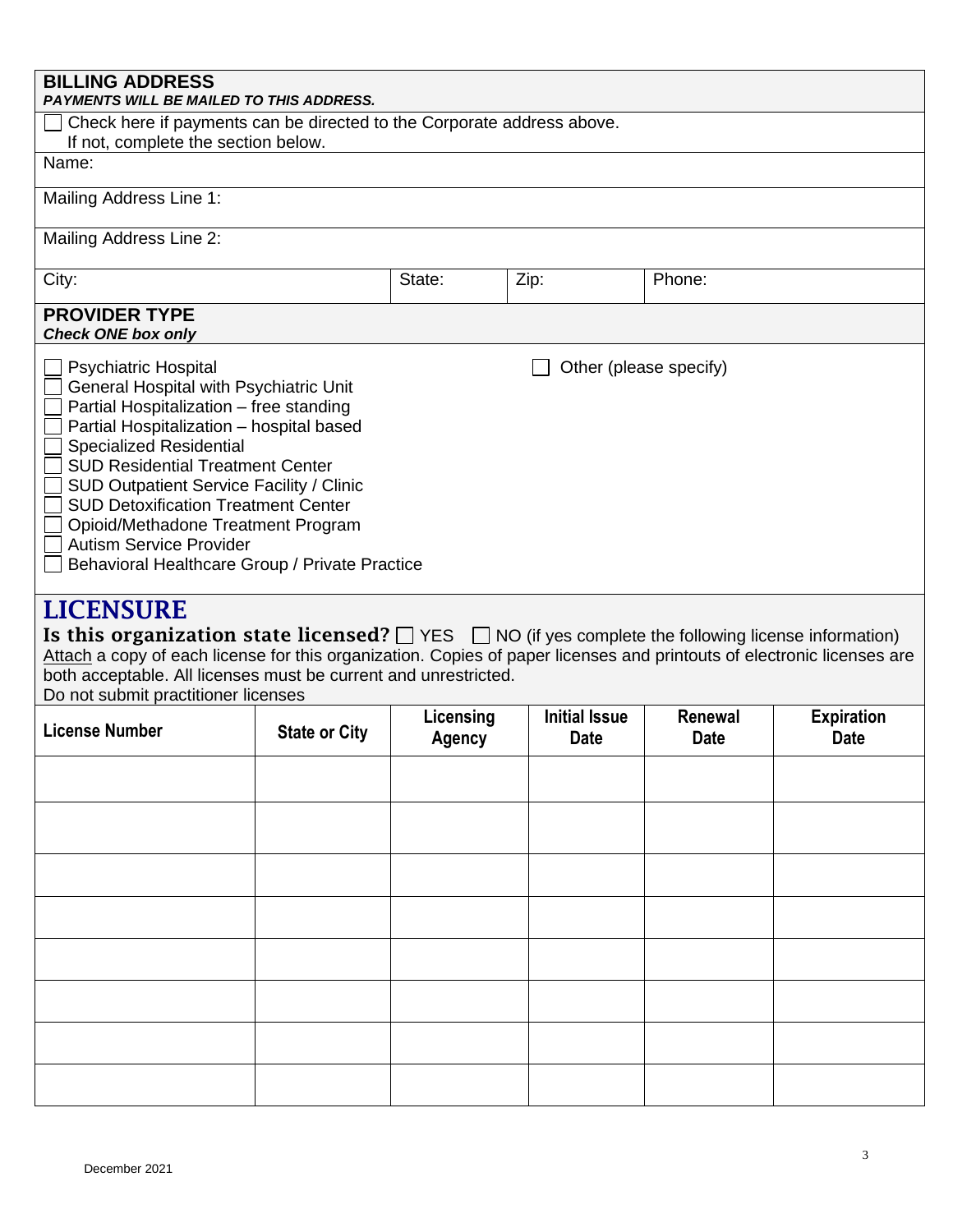| SPECIALIZED RESIDENTIAL PROVIDER LICENSING AUDIT<br>Complete this section and attach copy of most recent onsite DHHS survey along with your Corrective Action Plan<br>(CAP), if deficiencies were cited, and letter from DHHS stating organization is in substantial compliance with most<br>recent survey standards. |           |  |                         |  |  |
|-----------------------------------------------------------------------------------------------------------------------------------------------------------------------------------------------------------------------------------------------------------------------------------------------------------------------|-----------|--|-------------------------|--|--|
| $\Box$ HCBS – Have you received provisional approval from any other CMH: $\Box$ Yes $\Box$ No<br>Indicate name of CMH that provisionally approved you:<br>➤                                                                                                                                                           |           |  |                         |  |  |
| Has this organization had an onsite licensing survey by the DHHS within the past 48 months?                                                                                                                                                                                                                           |           |  |                         |  |  |
| $\Box$ YES – Date of most recent onsite survey: mm/dd/yyyy                                                                                                                                                                                                                                                            |           |  | See instructions above. |  |  |
| NO - Please explain:                                                                                                                                                                                                                                                                                                  |           |  |                         |  |  |
| Please complete this section for all locations if multiple surveys were completed by DHHS                                                                                                                                                                                                                             |           |  |                         |  |  |
| <b>ACCREDITATION</b><br>Complete this section and attach copy of current Accreditation certificate or letter.<br>Certificate/letter should list location as being included in the accreditation.                                                                                                                      |           |  |                         |  |  |
| <b>JCAHO</b> – The Joint Commission<br><b>CARF</b> - Commission on Accreditation of Rehabilitation Facilities<br><b>COA</b> - Council on Accreditation<br>AOA - American Osteopathic Association                                                                                                                      |           |  |                         |  |  |
| Other (please specify)                                                                                                                                                                                                                                                                                                |           |  |                         |  |  |
| 1. Date of last full survey: mm/dd/yyyy                                                                                                                                                                                                                                                                               |           |  |                         |  |  |
| 2. Effective dates of accreditation: mm/dd/yyyy through mm/dd/yyyy                                                                                                                                                                                                                                                    |           |  |                         |  |  |
| <b>Non-Accredited Organization</b>                                                                                                                                                                                                                                                                                    |           |  |                         |  |  |
| Is this organization enrolled into The Community Health Automated Medicaid Processing System (CHAMPS)?<br><b>CHAMPS Enrollment</b>                                                                                                                                                                                    | Yes<br>No |  |                         |  |  |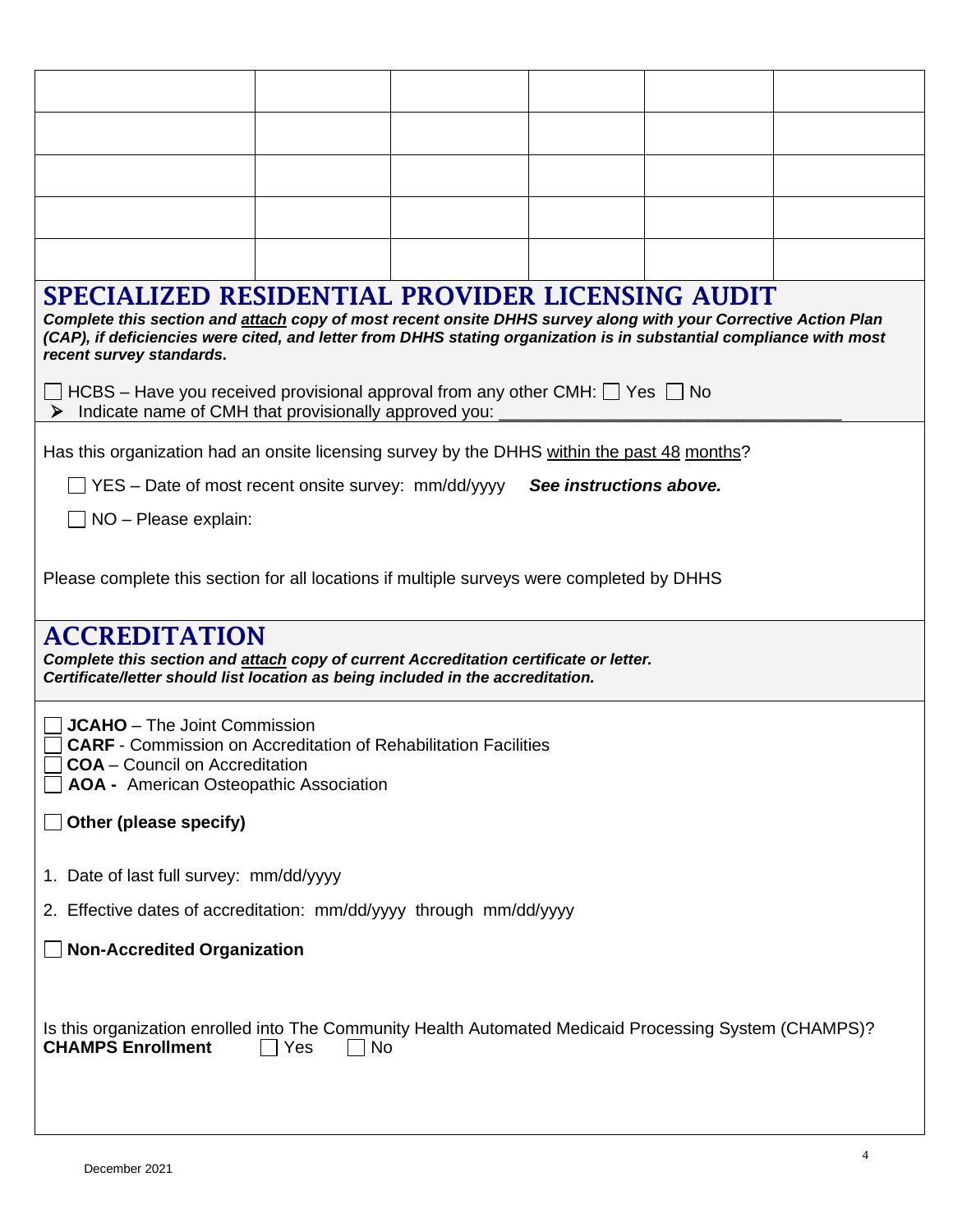| <b>STAFFING</b>                                                                                                                                  |                                                                                                                                                                                                                                                                                                                                                                                                                                                       |  |  |
|--------------------------------------------------------------------------------------------------------------------------------------------------|-------------------------------------------------------------------------------------------------------------------------------------------------------------------------------------------------------------------------------------------------------------------------------------------------------------------------------------------------------------------------------------------------------------------------------------------------------|--|--|
|                                                                                                                                                  | Does this organization validate, for each licensed practitioner employed or contracted at the organization, the<br>credentials necessary to perform health care services?                                                                                                                                                                                                                                                                             |  |  |
| $\bullet$                                                                                                                                        | If YES, indicate how the organization conducts the credentialing process for each practitioner:<br>Credentialing procedures are performed internally.<br>Credentialing procedures are outsourced/delegated to ___________________________                                                                                                                                                                                                             |  |  |
| $\bullet$                                                                                                                                        |                                                                                                                                                                                                                                                                                                                                                                                                                                                       |  |  |
|                                                                                                                                                  |                                                                                                                                                                                                                                                                                                                                                                                                                                                       |  |  |
| <b>INSURANCE</b>                                                                                                                                 | Complete this section and attach a copy of the organization's insurance certificate(s)<br>*The CMH or PIHP may contractually require a specific amount of insurance coverage and listing the CMH or PIHP as<br>a named insured. Proof will be required at the time of contract between the Provider and the CMH or PIHP if pursued.<br>Please Note: credentialing is not a guarantee that an offer to contract with the CMH or PIHP will be extended. |  |  |
| $\sqsupset$ Yes<br>No - Please provide explanation.                                                                                              | 1. Is this organization covered by commercial General liability insurance per contract requirements?                                                                                                                                                                                                                                                                                                                                                  |  |  |
| Yes<br>No - Please provide explanation.                                                                                                          | 2. Is this organization covered by Professional liability insurance per contract requirements? Must be an<br>organizational policy, not Individual-only, policy.                                                                                                                                                                                                                                                                                      |  |  |
| 3. Is this organization covered by Workers Compensation insurance? If no, is there an exemption?<br>Yes<br>No - Please attach copy of exemption. |                                                                                                                                                                                                                                                                                                                                                                                                                                                       |  |  |
| Yes<br>No                                                                                                                                        | 4. Is the CMHSP or PIHP listed as an additional insured?                                                                                                                                                                                                                                                                                                                                                                                              |  |  |
| <b>ATTESTATION</b>                                                                                                                               |                                                                                                                                                                                                                                                                                                                                                                                                                                                       |  |  |
| Answer every question YES, NO or N/A                                                                                                             | Responses need to cover the past five (5) years to present.                                                                                                                                                                                                                                                                                                                                                                                           |  |  |
| ∣ੇNO<br><b>YES</b><br>N/A                                                                                                                        | 1. Has the organization's state license/certificate ever been revoked, suspended<br>or limited?                                                                                                                                                                                                                                                                                                                                                       |  |  |
| <b>NO</b><br><b>YES</b><br>N/A                                                                                                                   | 2. If the organization has multiple homes/sites, have any of these homes/sites<br>had licenses revoked, suspended, limited etc. or is there an action pending to<br>do so?                                                                                                                                                                                                                                                                            |  |  |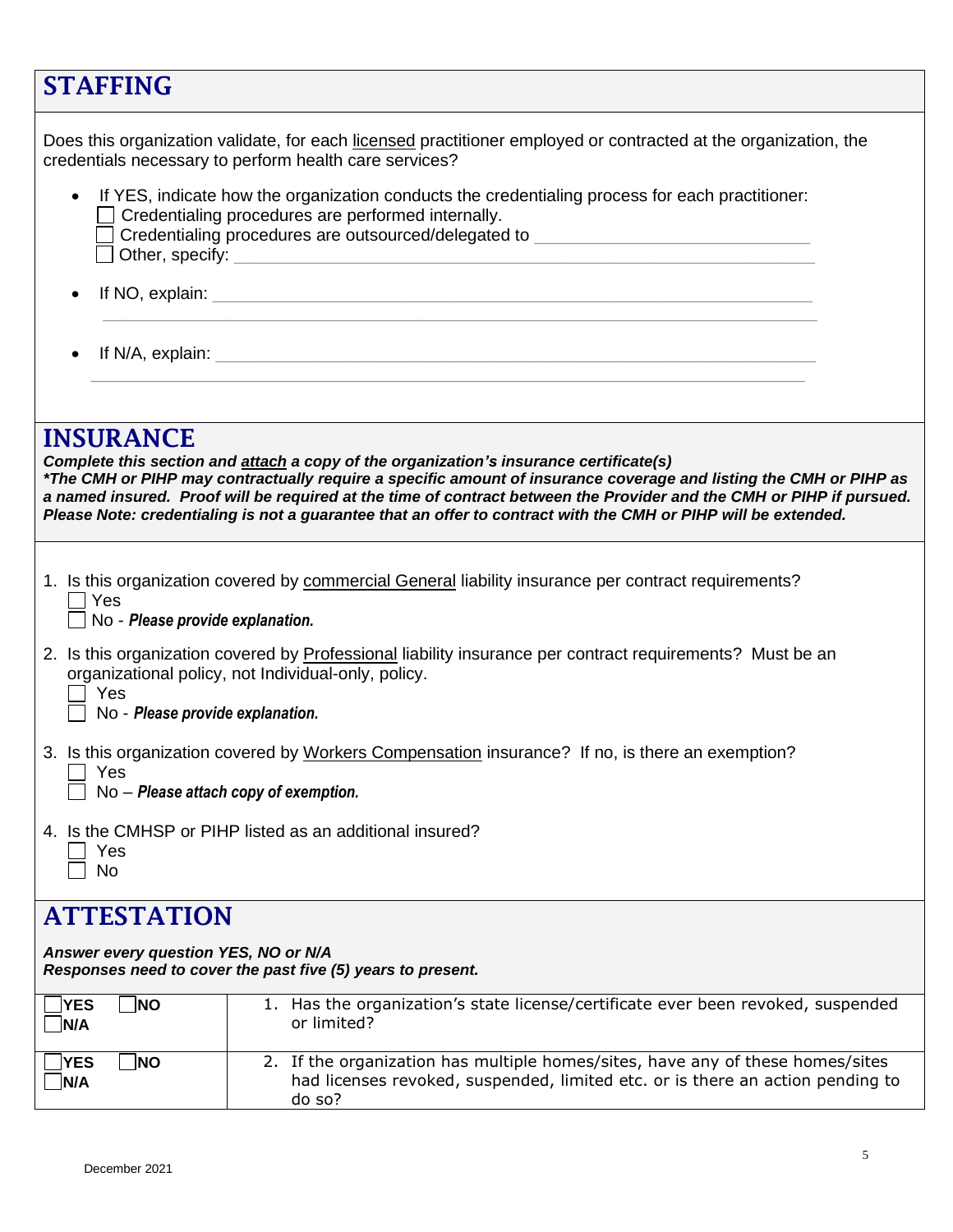| <b>YES</b><br>N/A                                                                                                                                                                                                                                                                                                                                                                                                                                                                                  | <b>NO</b>                  | 3. Is there action pending to suspend, revoke, or limit the organization's<br>license/certification?                                                                                                                                                                                                                                                       |  |  |  |
|----------------------------------------------------------------------------------------------------------------------------------------------------------------------------------------------------------------------------------------------------------------------------------------------------------------------------------------------------------------------------------------------------------------------------------------------------------------------------------------------------|----------------------------|------------------------------------------------------------------------------------------------------------------------------------------------------------------------------------------------------------------------------------------------------------------------------------------------------------------------------------------------------------|--|--|--|
| <b>YES</b><br>N/A                                                                                                                                                                                                                                                                                                                                                                                                                                                                                  | <b>NO</b>                  | 4. Has the organization ever had its JCAHO, CARF, COA, AOA or any other<br>accreditation revoked, suspended or limited?                                                                                                                                                                                                                                    |  |  |  |
| <b>YES</b><br>N/A                                                                                                                                                                                                                                                                                                                                                                                                                                                                                  | <b>NO</b>                  | 5. Is there action pending to revoke, suspend, or limit the organization's current<br>accreditation?                                                                                                                                                                                                                                                       |  |  |  |
| <b>YES</b><br>N/A                                                                                                                                                                                                                                                                                                                                                                                                                                                                                  | <b>NO</b>                  | 6. Has the organization ever had sanctions imposed by Medicaid?                                                                                                                                                                                                                                                                                            |  |  |  |
| <b>YES</b><br>N/A                                                                                                                                                                                                                                                                                                                                                                                                                                                                                  | NO                         | 7. Has the organization ever had sanctions imposed by Medicare?                                                                                                                                                                                                                                                                                            |  |  |  |
| <b>YES</b><br>N/A                                                                                                                                                                                                                                                                                                                                                                                                                                                                                  | <b>NO</b>                  | 8. Has the organization commercial general or professional liability insurance<br>ever, for any reason, been denied, cancelled, non-renewed or initially refused<br>upon application?                                                                                                                                                                      |  |  |  |
| <b>YES</b><br>N/A                                                                                                                                                                                                                                                                                                                                                                                                                                                                                  | <b>NO</b>                  | 9. Has the organization ever been a defendant in any lawsuit in regard to the<br>practice of mental health or substance abuse treatment where there has been<br>an award or payment of \$50,000 or more?                                                                                                                                                   |  |  |  |
| <b>YES</b><br>N/A                                                                                                                                                                                                                                                                                                                                                                                                                                                                                  | <b>NO</b>                  | 10. Has the organization had any malpractice claims in regard to the practice of<br>mental health or substance abuse treatment?                                                                                                                                                                                                                            |  |  |  |
| If you have answered "YES" to any of the above questions, please provide the current status and details<br>on a separate sheet of paper. Include the following: description of incident, correspondence with state<br>licensing boards, and/or a detailed description of any litigation, including settlements, court awards, etc.<br>Please feel free to include a personal summary of the events; however, your application cannot be<br>processed without the necessary official documentation. |                            |                                                                                                                                                                                                                                                                                                                                                            |  |  |  |
| Language Competence                                                                                                                                                                                                                                                                                                                                                                                                                                                                                |                            |                                                                                                                                                                                                                                                                                                                                                            |  |  |  |
|                                                                                                                                                                                                                                                                                                                                                                                                                                                                                                    |                            | In addition to English, please list the languages in which services are provided:                                                                                                                                                                                                                                                                          |  |  |  |
|                                                                                                                                                                                                                                                                                                                                                                                                                                                                                                    |                            | Provider / Organization offers interpretation services:<br>Yes<br>No.                                                                                                                                                                                                                                                                                      |  |  |  |
|                                                                                                                                                                                                                                                                                                                                                                                                                                                                                                    | <b>Special Populations</b> |                                                                                                                                                                                                                                                                                                                                                            |  |  |  |
|                                                                                                                                                                                                                                                                                                                                                                                                                                                                                                    |                            | Please indicate if you have any training and experience with the following. Check all that apply.                                                                                                                                                                                                                                                          |  |  |  |
| Hearing Impaired<br>$\Box$ Visually Impaired<br>□ Speech Impaired<br>Other (Specify):                                                                                                                                                                                                                                                                                                                                                                                                              |                            |                                                                                                                                                                                                                                                                                                                                                            |  |  |  |
| <b>Facility/Office Accessibility</b>                                                                                                                                                                                                                                                                                                                                                                                                                                                               |                            |                                                                                                                                                                                                                                                                                                                                                            |  |  |  |
|                                                                                                                                                                                                                                                                                                                                                                                                                                                                                                    |                            | Does your facility/office have accommodations for people with physical disabilities<br><b>NO</b><br>$\vert$ YES<br>If "YES", please list the accessible features your site(s) include (i.e., wide entries, wheelchair access, accessible<br>exam tables and rooms, lifts, scales, bathrooms, grab bars, or other equipment): _____________________________ |  |  |  |
|                                                                                                                                                                                                                                                                                                                                                                                                                                                                                                    |                            |                                                                                                                                                                                                                                                                                                                                                            |  |  |  |

*\_\_\_\_\_\_\_\_\_\_\_\_\_\_\_\_\_\_\_\_\_\_\_\_\_\_\_\_\_\_\_\_\_\_\_\_\_\_\_\_\_\_\_\_\_\_\_\_\_\_\_\_\_\_\_\_\_\_\_\_\_\_\_\_\_\_\_\_\_\_\_\_\_\_\_\_\_\_\_\_\_\_\_\_\_\_\_\_\_\_\_\_\_*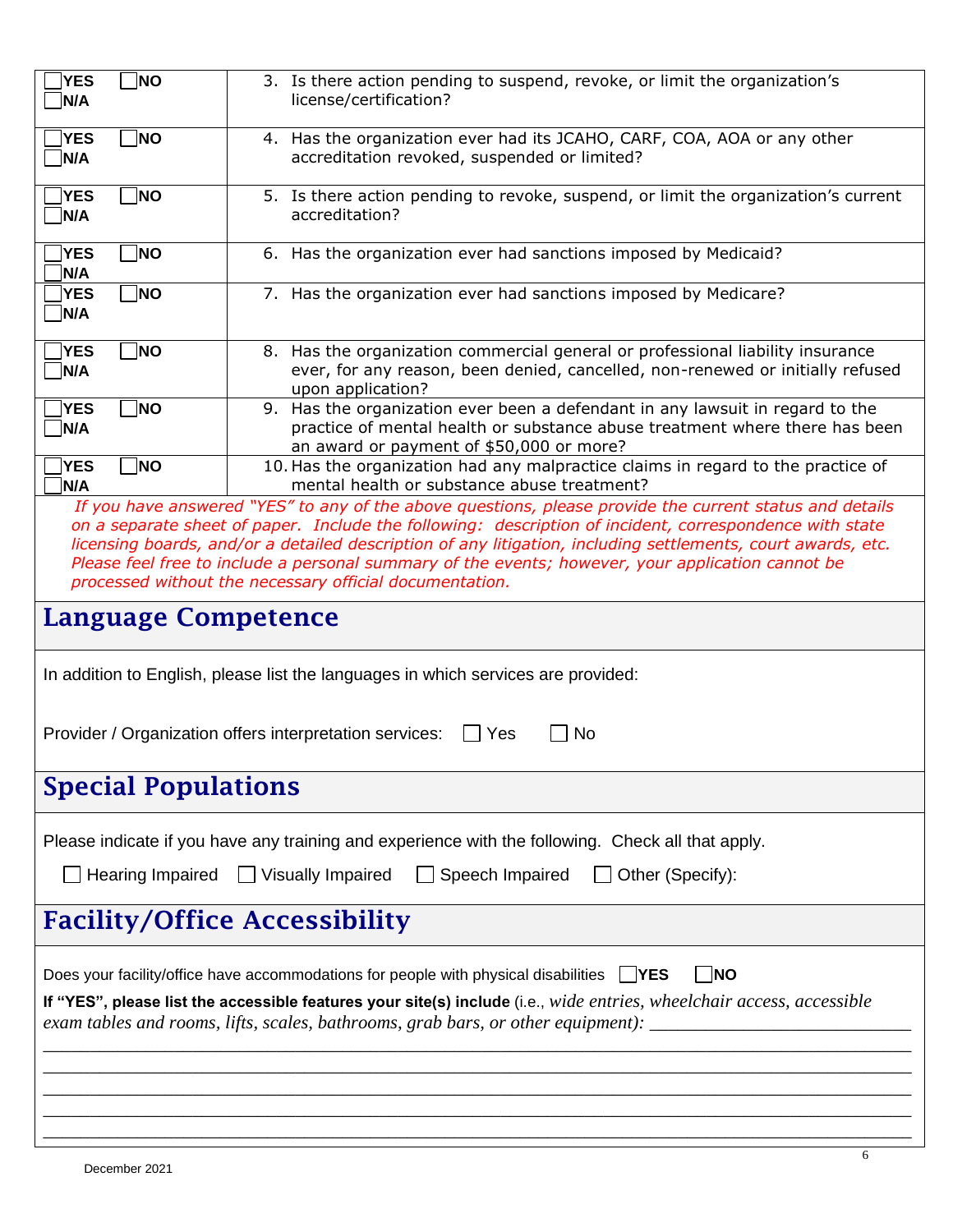## Hours of Operation

*If not a 24-hour residential setting please complete the Hours of Operation*

| Monday | Tuesday | Wednesday | Thursday | Friday | Saturday | Sunday |
|--------|---------|-----------|----------|--------|----------|--------|
|        |         |           |          |        |          |        |

### Specialized Residential Services

**Community Living Supports (CLS)/Personal Care in Licensed Setting:** Provide staffing patterns per home (staffing ratio). Please complete this section per home if staffing varies per location.

| Day of week                                                             | 1st Shift | 2nd Shift | 3rd Shift |
|-------------------------------------------------------------------------|-----------|-----------|-----------|
| Monday                                                                  |           |           |           |
| Tuesday                                                                 |           |           |           |
| Wednesday                                                               |           |           |           |
| Thursday                                                                |           |           |           |
| Friday                                                                  |           |           |           |
| Saturday                                                                |           |           |           |
| Sunday                                                                  |           |           |           |
| <b>Total FTE Staffing:</b>                                              |           |           |           |
| $\overline{a}$ compared and $\overline{a}$ contracts and $\overline{a}$ |           |           |           |

### ATTACHMENTS

*In Have you attached all required documents? If not, the processing of your application will be delayed. Check all documents included with this application.* 

- Copy of Commercial General liability insurance certificate.
- Copy of Professional liability insurance certificate covering all agency employees.
- Copy of Workers Compensation Insurance
- Copy of Accreditation certificate or letter.

| For Specialized Residential provider a copy of most recent onsite governmental licensing agency      |
|------------------------------------------------------------------------------------------------------|
| survey including corrective action plan if deficiencies were cited, and letter from licensing agency |
| stating organization is in substantial compliance with licensing standards from most recent survey.  |

\_\_\_\_\_\_\_\_\_\_\_\_\_\_\_\_\_\_\_\_\_\_\_\_\_\_\_\_\_\_\_\_\_\_\_\_\_\_\_\_\_\_\_\_\_\_\_\_\_\_\_\_\_\_\_\_\_\_\_\_\_\_\_\_\_\_\_\_\_\_\_\_\_\_\_\_

Completed W9 Form

Other (specify):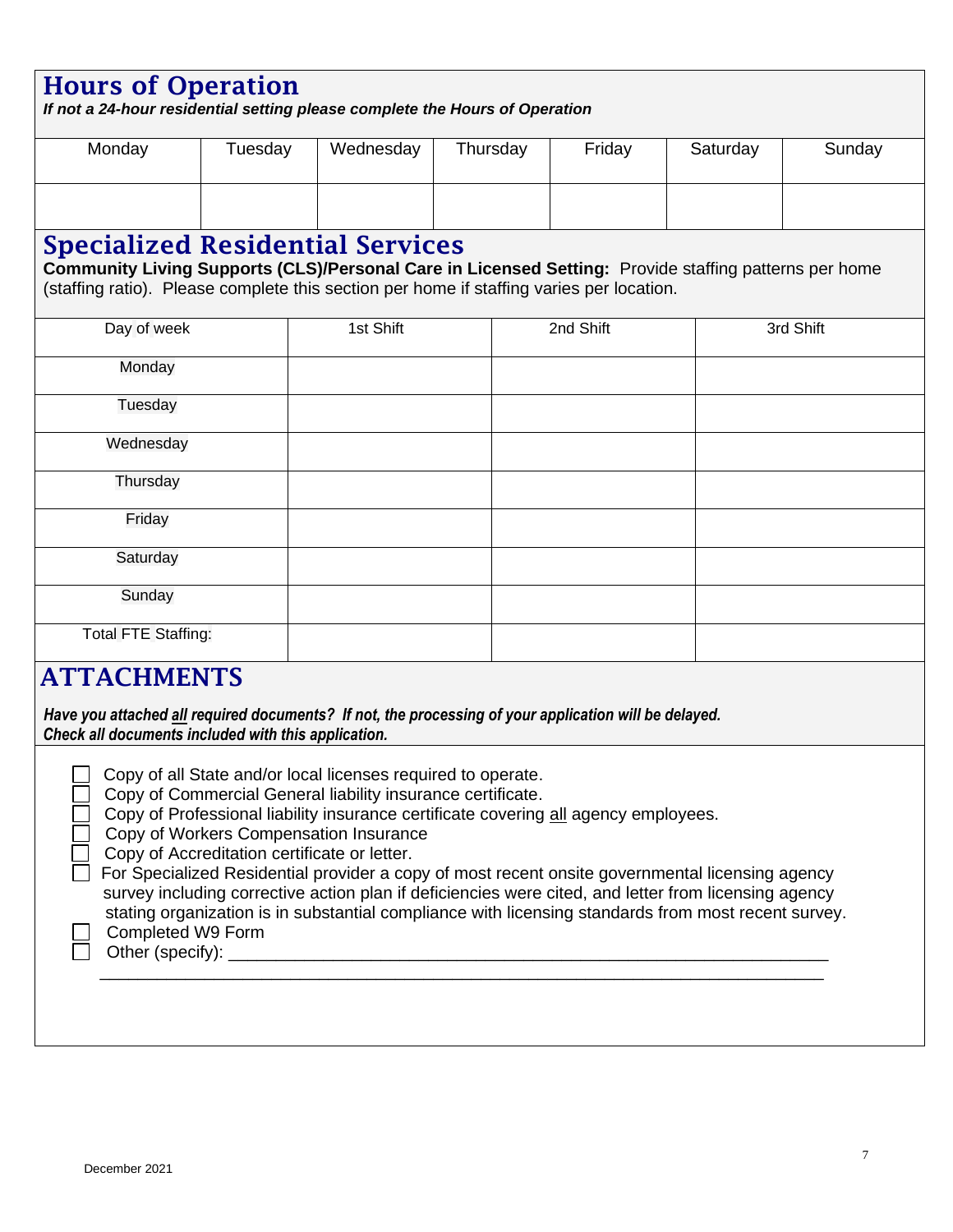#### **By signing and affixing your signature below, the Applicant agrees to be bound by the following:**

**1. Certification of Truth, Accuracy and Completion:** By submitting this Application and signing below, it is agreed and understood that all information contained in this Application, and all of the attachments provided are accurate, complete and true. If information provided by Applicant is discovered to be inaccurate, incorrect or information is withheld, SWMBH and participant CMHPs reserve the right to automatically terminate the Applicant as a provider of service(s) in this Provider Network.

#### **2. Continuing Duties of the Applicant**:

- a) The Applicant is under a continuing duty to promptly advise this organization and participants of any changes, additions or deletions to the information contained in the Application or that would be relevant to its provision of services.
- b) The applicant agrees to abide by all applicable laws, rules, regulations, policies, by-laws and procedures in effect at the time of this Application, and during the term of the credentialing cycle.
- **3. Release of Information:** By submitting this Application and placing an authorized signature below, the applicant hereby authorizes and consents to the following:
	- **a)** All information contained in the Application and any attachments is subject to verification and review by CMHP and/or SWMBH employees or their agents.
	- **b)** Authorize SWMBH and/or CMHP employees or agents to discuss matters directly related to this Application and any attachments provided with third parties, including but not limited to past/ present malpractice carriers and Community Mental Health Programs outside of SWMBH for the purposes of evaluating the Applicant's professional competence, character and ethical qualifications.
	- **c)** The Release of Information is valid for two years.
- **4. Release of Liability**: By submitting this Application and signing below, the applicant releases for liability, to the fullest extent permitted by law, all persons for their acts performed in a reasonable manner in conjunction with the investigating and evaluation provider's application, and waive all legal claims against any and all individuals and organizations who provide information in good faith and without malice concerning professional competence, character and ethics.
- **5. Reservation of Rights:** SWMBH and Participant CMHPs have the right to suspend and/or terminate providers credentials and status within the Provider Network when the provider's behavior and/or practice appears to pose a significant risk to the health, welfare or safety of our customers.

#### **I hereby agree and consent to be bound by the requirements stated above:**

\_\_\_\_\_\_\_\_\_\_\_\_\_\_\_\_\_\_\_\_\_\_\_\_\_\_\_\_\_\_\_\_\_\_\_\_\_\_\_\_ \_\_\_\_\_\_\_\_\_\_\_\_\_\_\_\_\_\_\_\_\_\_\_

Signature of Applicant Date

\_\_\_\_\_\_\_\_\_\_\_\_\_\_\_\_\_\_\_\_\_\_\_\_\_\_\_\_\_\_\_\_\_\_\_\_\_\_\_\_

Title